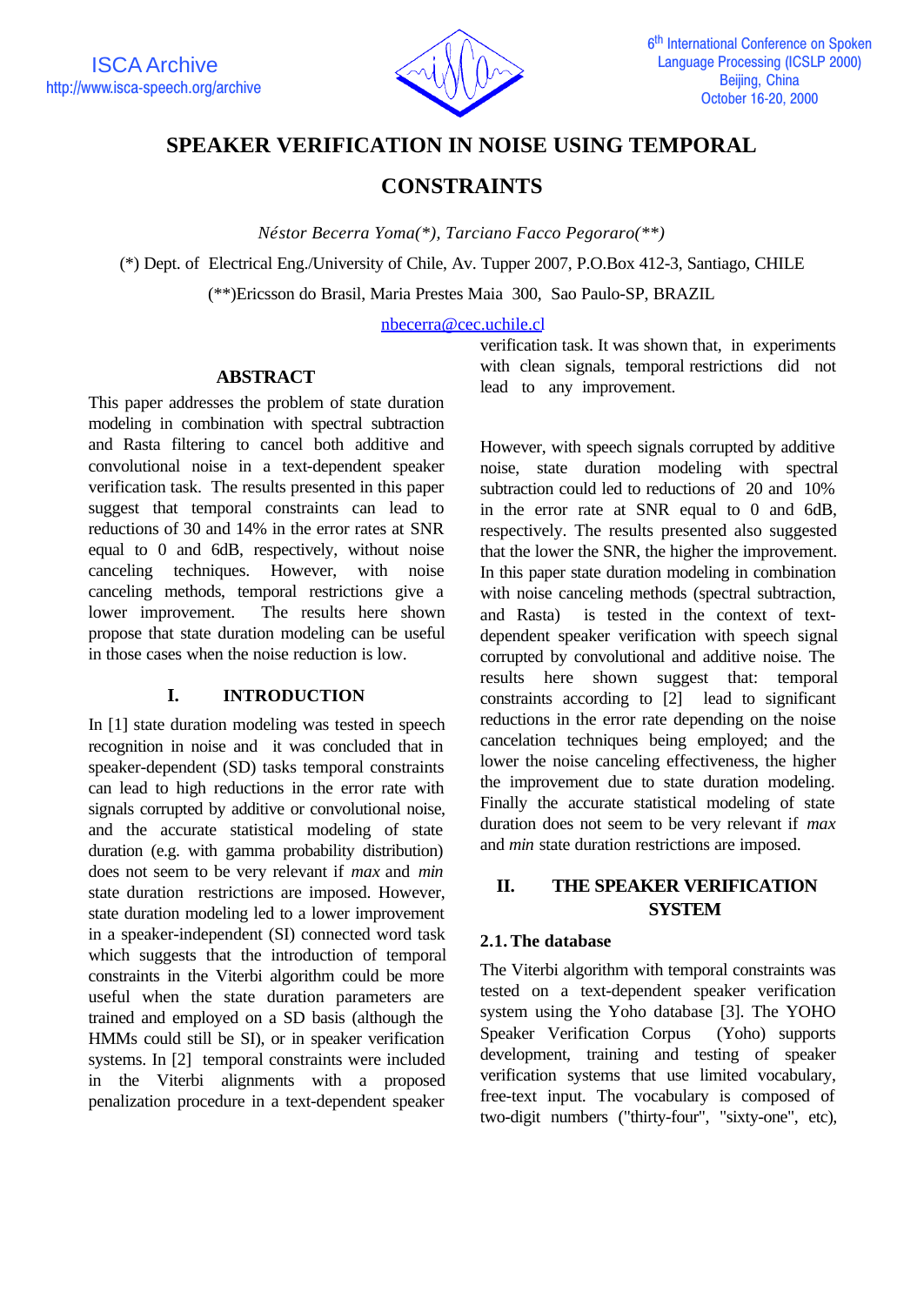spoken continuously in sets of three (e.g. "62-31-53" or "sixty-two thirty-one fifty-three"). The database is divided into "enrollment" and "verification" segments; each segment contains data from all 138 speakers (108 males and 30 females). There are four enrollment sessions per speaker and each session contains 24 utterances. Each verification segment contains 10 sessions and each session contains four utterances per speaker.

#### **2.2. The HMM representation**

Each two-digit number can be decomposed in two words: a decade ("30", "40", "50", "60", "70", "80" or "90") and a digit ("1", "2", "3", "4", "5", " $6$ ", " $7$ ", " $8$ ", or " $9$ "). As a consequence, the vocabulary is composed of 16 words, and each word is represented by a left-to-right HMM containing 8 emitting state (Fig. 1), with a single multivariate Gaussian density per state and a diagonal covariance matrix. The false-acceptation and false-rejection curves (needed to compute the Equal Error Rate-EER) were estimated with 97 speakers (77 males and 20 females) and the global HMMs [4], used in the likelihood normalization [5], was trained with 41 speakers (31 males and 10 females). All the HMMs were trained with the Baum-Welch algorithm. The speaker dependent HMMs (16 per speaker) were estimated using 96 (4 enrollment sessions and 24 utterances per session), and the 16 global HMMs (one per vocabulary word) were trained with 3936 utterances (41 speakers and 96 training utterances per speaker).

The false-rejection errors were estimated using the 40 verification utterances (10 sessions and four utterances per session) per speaker. The falseacceptation curve for a given speaker was computed with only one utterance per impostor. Each utterance (*O*) was processed with the Viterbi algorithm in order to estimate the normalized log likelihood (log  $L(O)$ ):

$$
\log L(\mathbf{O}) = \log P(\mathbf{O}/I_i) - \log P(\mathbf{O}/I_g) \tag{1}
$$

where  $P(\mathbf{O} / \mathbf{I}_i)$  is the likelihood related to the

speaker *i*; and  $P(\mathbf{O}/I_g)$  is the likelihood related to the global HMMs. Both models,  $\boldsymbol{l}_i$  and  $\boldsymbol{l}_g$ , correspond to the sequence of word HMMs that compose the testing sequence **O** (text-dependent speaker verification). In order to estimate the falserejection and false-acceptance error curves, the normalized log likelihood log *L*(*O*) was divided by the number of frames (*N*) in the verification utterance (after end-point detection):

$$
\log L(\mathbf{O})' = \frac{\log L(\mathbf{O})}{N} \tag{2}
$$

**Figure 1:** Eight-state left-to-right HMM without



### **III. TEMPORAL RESTRICTIONS**

The temporal restrictions were included in the Viterbi algorithm according to the conditional transition probabilities proposed in [2]:

 $\sqrt{ }$ 

 $\mathsf{r}$ 

$$
a_{i,i}^{\mathbf{t}} = \begin{cases} 1 & \text{if } \mathbf{t} < t_{\text{min}_i} \\ \min(a_{i,j}) & \text{if } \mathbf{t} > t_{\text{max}_i} \\ \frac{D_i(\mathbf{t}) - d_i(\mathbf{t})}{D_i(\mathbf{t})} & \text{otherwise} \end{cases}
$$
(3)

$$
a_{i,i+1}^{\mathbf{t}} = \begin{cases} \min(a_{i,j}) & \text{if} & \mathbf{t} < t_{\min_i} \\ 1 & \text{if} & \mathbf{t} > t_{\max_i} \\ \frac{d_i(\mathbf{t})}{D_i(\mathbf{t})} & \text{otherwise} \end{cases} \tag{4}
$$

where:  $\tau$  is the number of frames in state *i* up to  $t$ ;  $t_{min_i} = tol_{min} \cdot min_i(t)$  and  $t_{max_i} = tol\_max \cdot max_i(\mathbf{t})$ ;  $min_i(\mathbf{t})$  and  $max_i(\mathbf{t})$ are the possible *min* and *max* durations,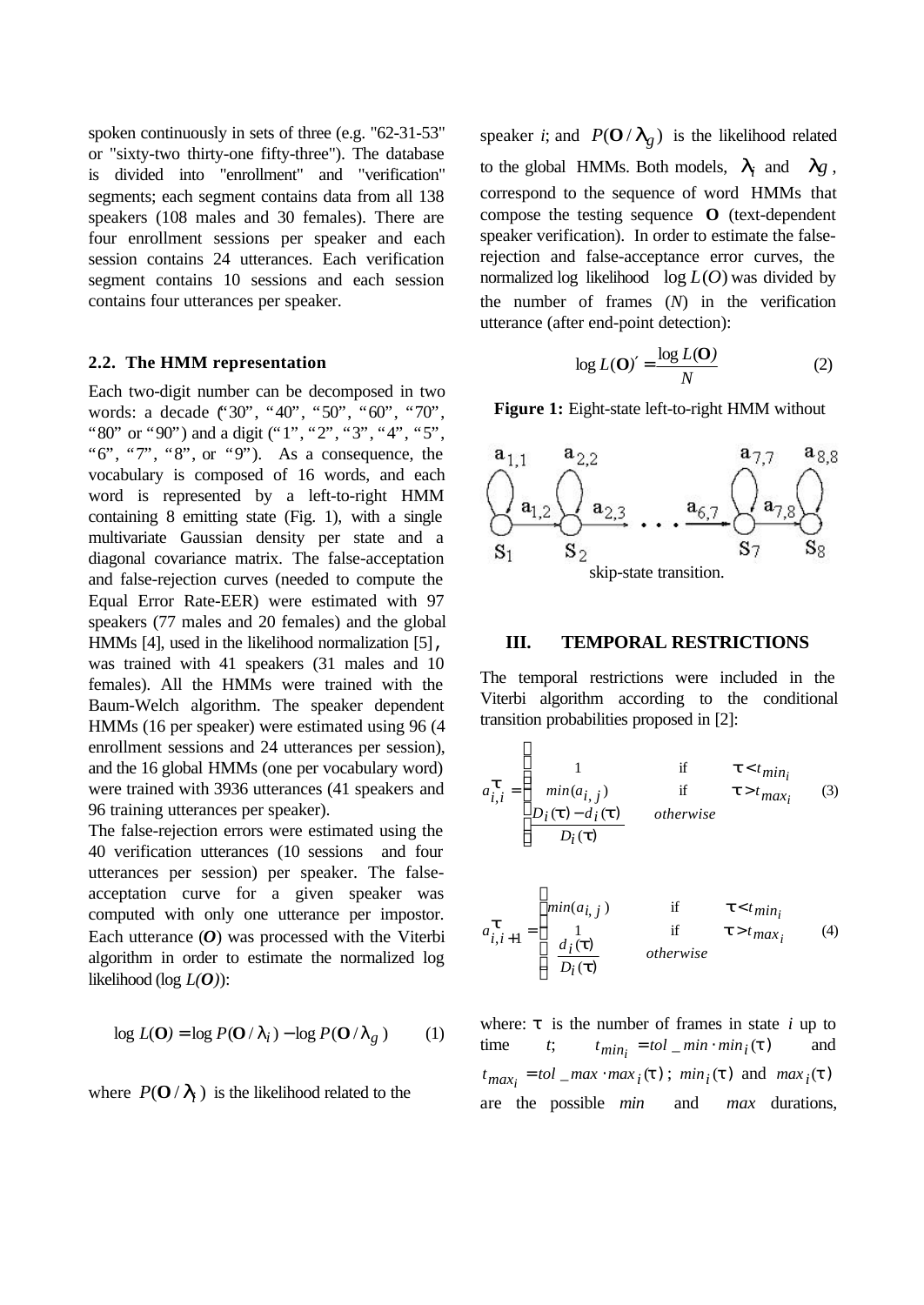respectively; the constants *tol\_min* and *tol\_max* introduce a tolerance to the min and max duration for every state;  $d_i(\tau)$  is the probability of state duration equal to  $\tau$ ; and  $D_i(\mathbf{t}) = \sum$ ∞ = = *t t t*  $D_i$  (*t*) =  $\sum d_i$  (*t*), and  $min(a_{i,j})$  is a threshold that was empirically estimated and depends on the percentage of frames that are allowed not to comply with the minimum and maximum state durations. In this paper the probability function  $d_i(\tau)$  is approximated with a gamma or with a geometric distribution. The state duration parameters  $(E_i(\mathbf{t}), Var_i(\mathbf{t}), max_i(\mathbf{t})$  and  $min_i(t)$ ) are computed for every state in each model by means of estimating the optimal state sequence for every training utterance using the Viterbi algorithm after the HMMs have been trained.

The estimation of  $\log P(O / I_i)$ and  $\log P(O / I_g)$  in (1) were made with the same SD temporal parameters (computed with SD HMMs) according to [2]. The temporal parameters  $(E_i(\mathbf{t}),$  $Var_i(\mathbf{t})$ ,  $max_i(\mathbf{t})$  and  $min_i(\mathbf{t})$ ) were WPI (Word Position Independent) [1]. As suggested in [2], there is not significant difference between WPI and WPD (Word Position Dependent) parameters for the task here considered.

### **IV. EXPERIMENTS**

The proposed methods were tested with the textdependent speaker verification system explained in section II. The signals were divided in 25ms frames with 10ms overlapping, each frame was processed with a Hamming window before the DFT spectral estimation (SS) [6] was applied to reduce the additive noise. The band from 300 to 3400 Hz was covered with 20 Mel DFT filters, the log of the energy was estimated, and 12 static cepstral coefficients and their time derivatives were computed. Besides the cepstral and Δ-cepstral parameters, the frame log energy (logE) and its time derivative (Δ-logE) were also estimated. Rasta [7] filtering were applied on the static cepstral parameters. Each word was modeled with an 8 state left-to-right topology (see Fig.1) without skipstate transition, with a single multivariate Gaussian density per state and a diagonal covariance matrix. The HMMs were estimated by means of the clean signal utterances using the Baum-Welch algorithm. The state duration parameters ( $E_i(\mathbf{t})$ ,  $Var_i(\mathbf{t})$ ,  $max_i(\mathbf{t})$  and  $min_i(\mathbf{t})$  were estimated using the enrolment utterances after the HMMs had been trained by means of Viterbi alignment. In some cases it was observed that the variation in state duration was equal to zero and a threshold was introduced to set a floor for  $Var_i(\mathbf{t})$ . For each client (96 speakers), SD temporal parameters were computed. In contrast, SI state duration parameters were estimated with all the 41 impostors employed to train the global HMMs (speaker independent models). In experiments with additive noise, the testing clean utterances were used to create the noisy database by adding car noise from the Noisex database [8] at 4 global-SNR levels: 18, 12, 6, and 0dB. The convolutional noise was introduced with a FIR whose frequency response was approximately flat up to a break point frequency of 250Hz followed by a +6dB/oct tilt above 250Hz.

**Table 1:** Results with only convolutional noise.

| Techniques         | $EER_{SS}$<br>(%) | $EER_{SI}$<br>$(\%)$ |
|--------------------|-------------------|----------------------|
| Vit                | 1,54              | 8,83                 |
| <i>Vit / Rasta</i> | 0,50              | 1,12                 |
| Vit-P-Gamm / Rasta | 0,52              | 1,19                 |
| Vit-P-Geom / Rasta | 0,52              | 1,19                 |

In order to test the validity of the state duration modeling from the text-dependent speaker verification point of view, the following configurations were tested with the noise canceling techniques: the ordinary Viterbi algorithm, *Vit*; and the penalization procedure according to (3)(4), with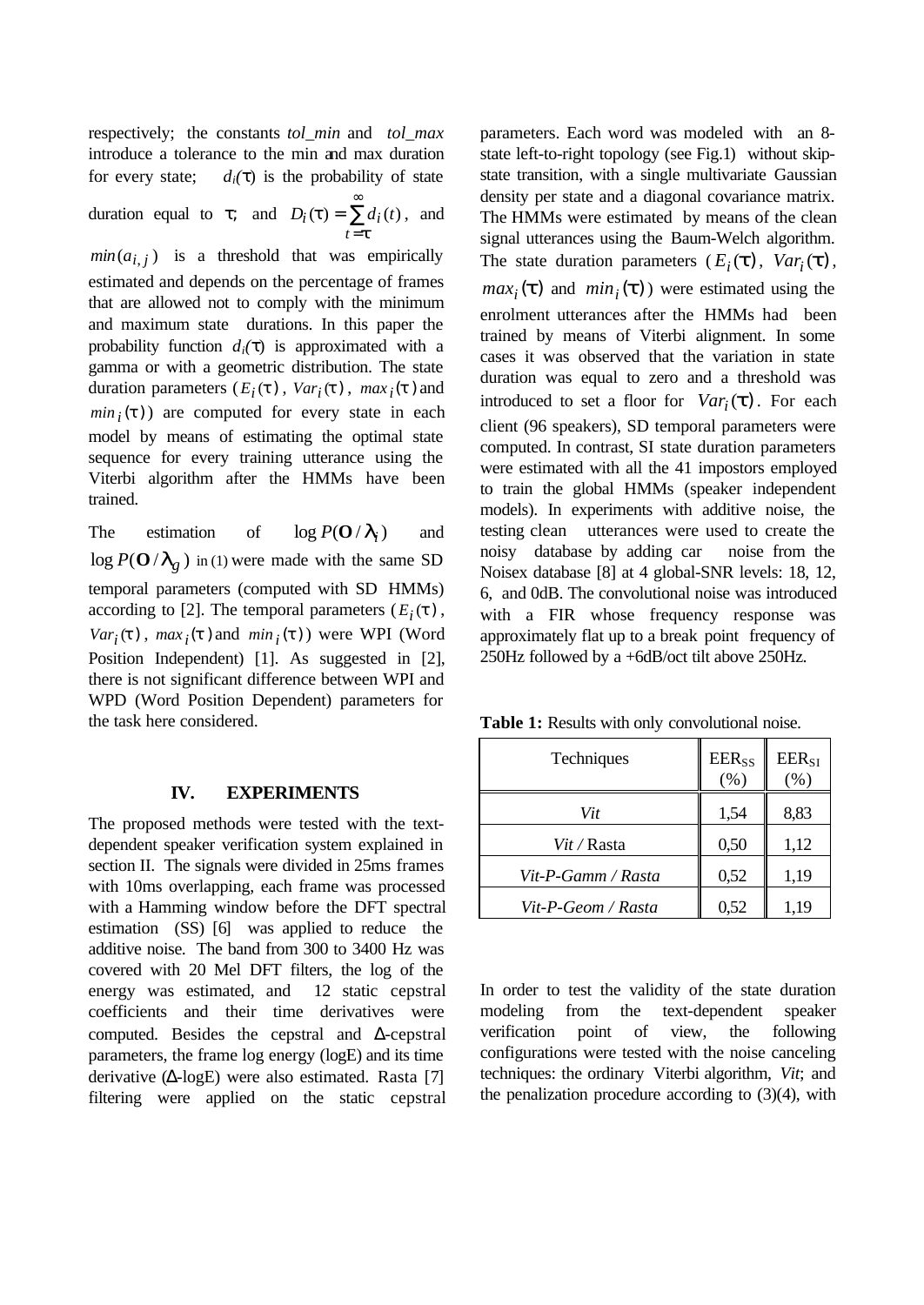*tol\_max*=1.5, *tol\_min*=0.8 and log { $\{min(a_{i,j})\}$ =-10 [2], using the ordinary geometric distribution (*Vit-P-Geom*) and with the gamma function (*Vit-P-Gamm*). The methods here covered are compared employing *a posteriori* equal error rates (EER): EER<sub>SS</sub>, using speaker specific thresholds; and EER<sub>SI</sub>, with a speaker independent threshold. Results are shown in Tables 1, 2 and 3. Without noise, the baseline system gave  $EER_{SS}$  and  $EER_{SI}$ equal to 0.36 and 0.96%, respectively.

**Table 2:** Results with convolutional and additive (car) noise.

|                              | $EER_{SS}$ (%) |      |      |      |
|------------------------------|----------------|------|------|------|
| Techniques                   | 18dB           | 12dB | 6dB  | 0dB  |
| Vit                          | 3.42           | 5.94 | 17.8 | 30.0 |
| Vit / SS / Rasta             | 0.72           | 1.26 | 2.78 | 8.53 |
| $Vit-P-Gamm / SS /$<br>Rasta | 0.78           | 1.35 | 2.65 | 7.57 |
| Vit-P-Geom / $SS/$<br>Rasta  | 0.77           | 1.36 | 2.67 | 7.66 |

**Table 3:** Results with only additive (car) noise.

|            | $EER_{SS}$ (%) |      |      |      |
|------------|----------------|------|------|------|
| Techniques | 18dB           | 12dB | 6dB  | 0dB  |
| Vit        | 0.68           | 1.80 | 6.34 | 22.9 |
| Vit-P-Gamm | 0.68           | 1.86 | 5.44 | 16.2 |
| Vit-P-Geom | 0.66           | 1.87 | 5.45 | 16.2 |

## **V. DISCUSSION AND CONCLUSION**

As can be seen in Table 1, temporal constraints did not lead to reductions in the error rate when applied with Rasta to cancel convolutional noise. This must be due to the fact that Rasta considerably reduces the convolutional noise and this result suggests that if the testing data matches the training data, state duration modeling does not lead to significant improvements, which in turn is consistent with [2]. Comparing *Vit-P-Gamm* / SS / Rasta and *Vit-P-Geom* / SS / Rasta in Table 2, temporal restrictions did not give any significant improvement except at SNR=0dB where state duration modeling led to a reduction of 10% in the error rate. This should result of the fact that SS and Rasta together can cancel reasonably well both convolutional and additive noise at SNR equal to 18, 12 and 6%. However, Table 3 shows that state duration modeling can lead to reductions in the error rate of 30 and 14% at SNR equal to 0, 6dB, respectively, without any noise canceling method. Tables 1-3 also suggest that the accurate statistical modeling of state duration (e.g. with gamma probability distribution) does not seem to be very relevant if *max* and *min* state duration restrictions are imposed, which in turn confirms [2]. To conclude, the results here presented suggest that, in a text-dependent speaker verification task, the lower the noise canceling effectiveness (e.g. non-stationary environments), the higher the improvement due to state duration modeling.

### **VI. REFERENCES**

[1] N.B. Yoma et al. "On including temporal constraints in viterbi alignment for speech recognition in noise". Accepted for publication in IEEE Trans. on Speech and Audio Processing.

[2] N.B.Yoma, T.F:Pegoraro. "Robust speaker verification with state duration modeling". Submitted to Speech Communication.

[3] Linguistic Data Consortium, University of Pennsylvania, http://www.ldc.upenn.edu.

[4] M. Carey and E. Parris**.** "Speaker verification using connected words". Proceedings on Institute of Acoustics, 14 (6), pp. 95-100, 1992.

[5] S. Furui. "Recent advances in speaker recognition". Pattern Recognition Letters 18, 859- 872, 1997

[6] S.V. Vasegui and B.P. Milner. "Noise compensation methods for Hidden Markov Model